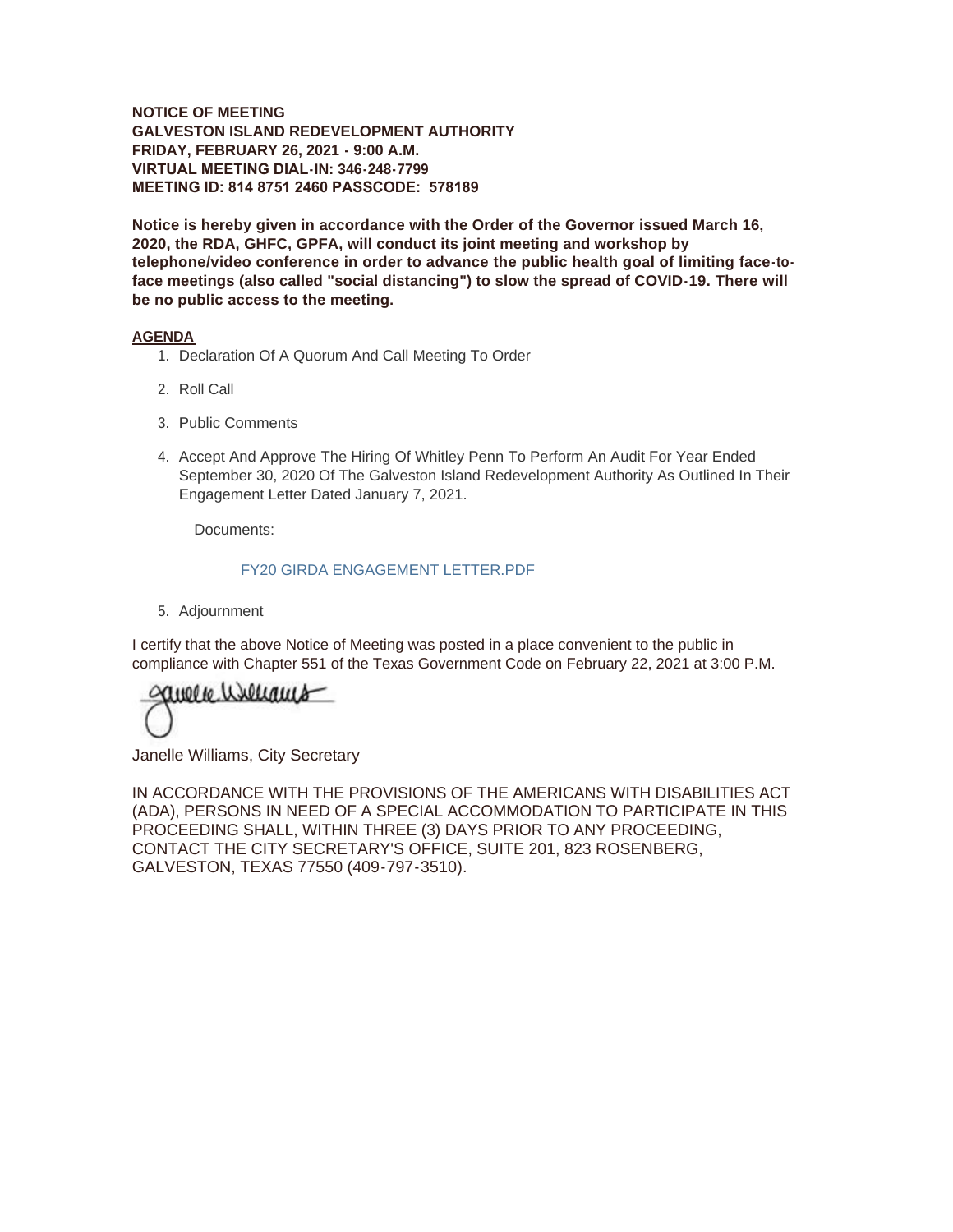

*Houston Office* 3737 Buffalo Speedway Suite 1600 Houston, Texas 77098 713.621.1515 Main

whitleypenn.com

January 7, 2021

To the Board of Directors Galveston Island Redevelopment Authority Galveston, Texas

The following represents our understanding of the services we will provide Galveston Island Redevelopment Authority (the "Authority"), a component unit of the City of Galveston, Texas.

You have requested that we audit the financial statements of the governmental activities and each major fund of the Authority, as of September 30, 2020, and for the year then ended and the related notes to the financial statements, which collectively comprise the Authority's basic financial statements as listed in the table of contents. We are pleased to confirm our acceptance and our understanding of this audit engagement by means of this letter. Our audit will be conducted with the objective of our expressing an opinion on each opinion unit applicable to those basic financial statements.

Accounting principles generally accepted in the United States of America (U.S. GAAP), as promulgated by the Governmental Accounting Standards Board (GASB) require that the required supplementary information (RSI) be presented to supplement the basic financial statements. Such information, although not a part of the basic financial statements, is required by the GASB, who considers it to be an essential part of financial reporting for placing the basic financial statements in an appropriate operational, economic, or historical context. As part of our engagement, we will apply certain limited procedures to the RSI in accordance with auditing standards generally accepted in the United States of America (U.S. GAAS). These limited procedures will consist primarily of inquiries of management regarding their methods of measurement and presentation, and comparing the information for consistency with management's responses to our inquiries. We will not express an opinion or provide any form of assurance on the RSI. The following RSI is required by U.S. GAAP. This RSI will be subjected to certain limited procedures but will not be audited:

1) Management's discussion and analysis

Supplementary information other than RSI will accompany the Authority's basic financial statements. We will subject the following supplementary information to the auditing procedures applied in our audit of the basic financial statements and perform certain additional procedures, including comparing and reconciling the supplementary information to the underlying accounting and other records used to prepare the basic financial statements or to the basic financial statements themselves, and additional procedures in accordance with U.S. GAAS. We intend to provide an opinion on the following supplementary information in relation to the basic financial statements as a whole:

1) Budgetary comparison schedules

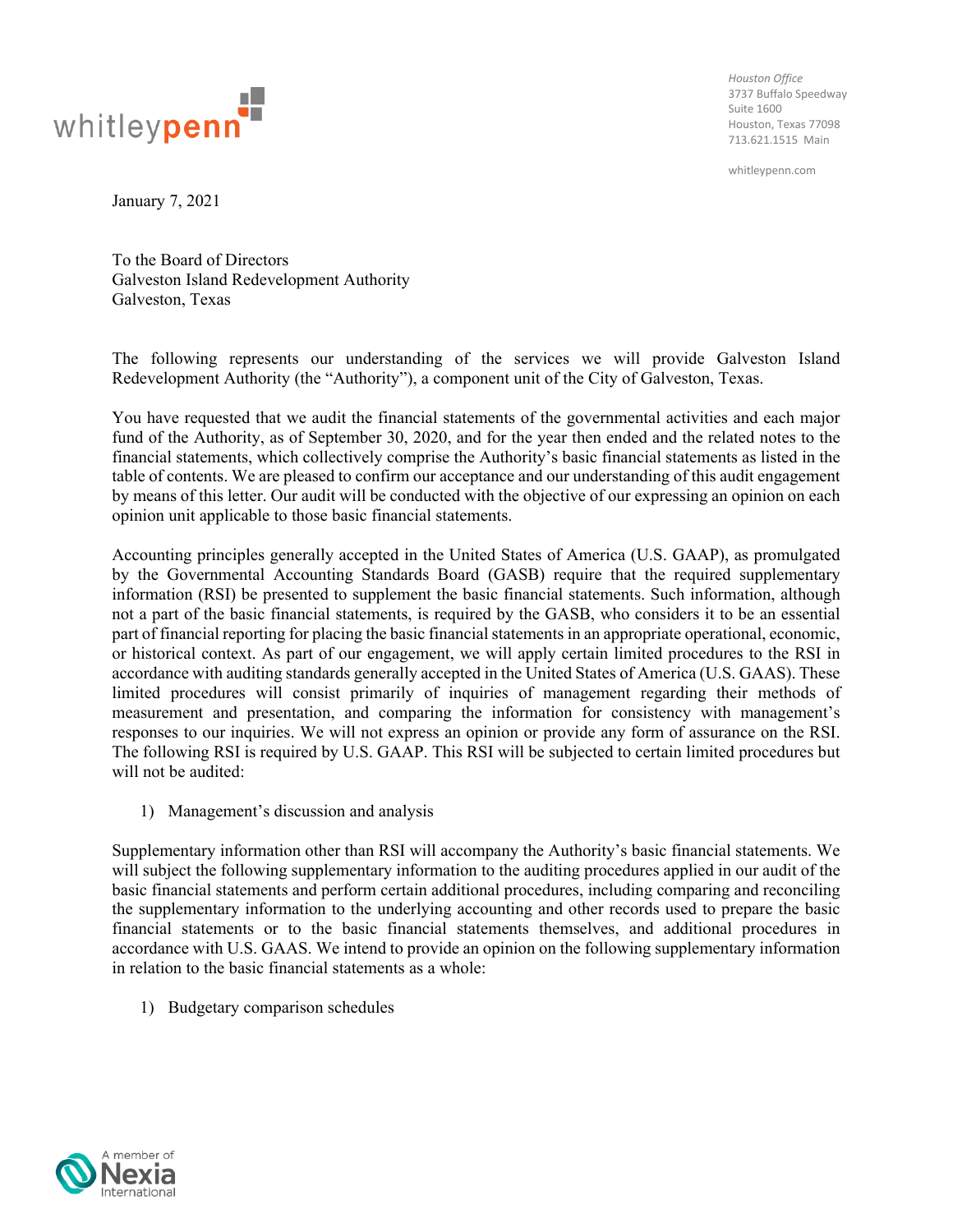### **Auditor Responsibilities**

We will conduct our audit in accordance with U.S. GAAS. Those standards require that we plan and perform the audit to obtain reasonable assurance about whether the basic financial statements are free from material misstatement. An audit involves performing procedures to obtain audit evidence about the amounts and disclosures in the basic financial statements. The procedures selected depend on the auditor's judgment, including the assessment of the risks of material misstatement of the basic financial statements, whether due to fraud or error, misappropriation of assets, or violations of laws, governmental regulations, grant agreements, or contractual agreements.

An audit also includes evaluating the appropriateness of accounting policies used, and the reasonableness of significant accounting estimates made by management, as well as evaluating the overall presentation of the basic financial statements. If appropriate, our procedures will therefore include tests of documentary evidence that support the transactions recorded in the accounts and direct confirmation of cash, investments, and certain other assets and liabilities by correspondence with creditors and financial institutions. As part of our audit process, we will request written representations from your attorneys, and they may bill you for responding. At the conclusion of our audit, we will also request certain written representations from you about the basic financial statements and related matters.

Because of the inherent limitations of an audit, together with the inherent limitations of internal control, an unavoidable risk that some material misstatements (whether caused by errors, fraudulent financial reporting, misappropriation of assets, or violations of laws or governmental regulations) may not be detected exists, even though the audit is properly planned and performed in accordance with U.S. GAAS.

In making our risk assessments, we consider internal control relevant to the Authority's preparation and fair presentation of the basic financial statements in order to design audit procedures that are appropriate in the circumstances but not for the purpose of expressing an opinion on the effectiveness of the Authority's internal control. However, we will communicate to you in writing concerning any significant deficiencies or material weaknesses in internal control relevant to the audit of the basic financial statements that we have identified during the audit. Our responsibility as auditors is limited to the period covered by our audit and does not extend to any other periods.

We cannot provide assurance that unmodified opinions will be expressed. Circumstances may arise in which it is necessary for us to modify our opinions or add emphasis-of-matter or other-matter paragraphs. If our opinions on the basic financial statements are other than unmodified, we will discuss the reasons with you in advance. If, for any reason, we are unable to complete the audit or are unable to form or have not formed opinions, we may decline to express opinions or to issue a report as a result of this engagement.

# **Compliance with Laws and Regulations**

As previously discussed, as part of obtaining reasonable assurance about whether the basic financial statements are free of material misstatement, we will perform tests of the Authority's compliance with the provisions of applicable laws, regulations, contracts, and agreements. However, the objective of our audit will not be to provide an opinion on overall compliance and we will not express such an opinion.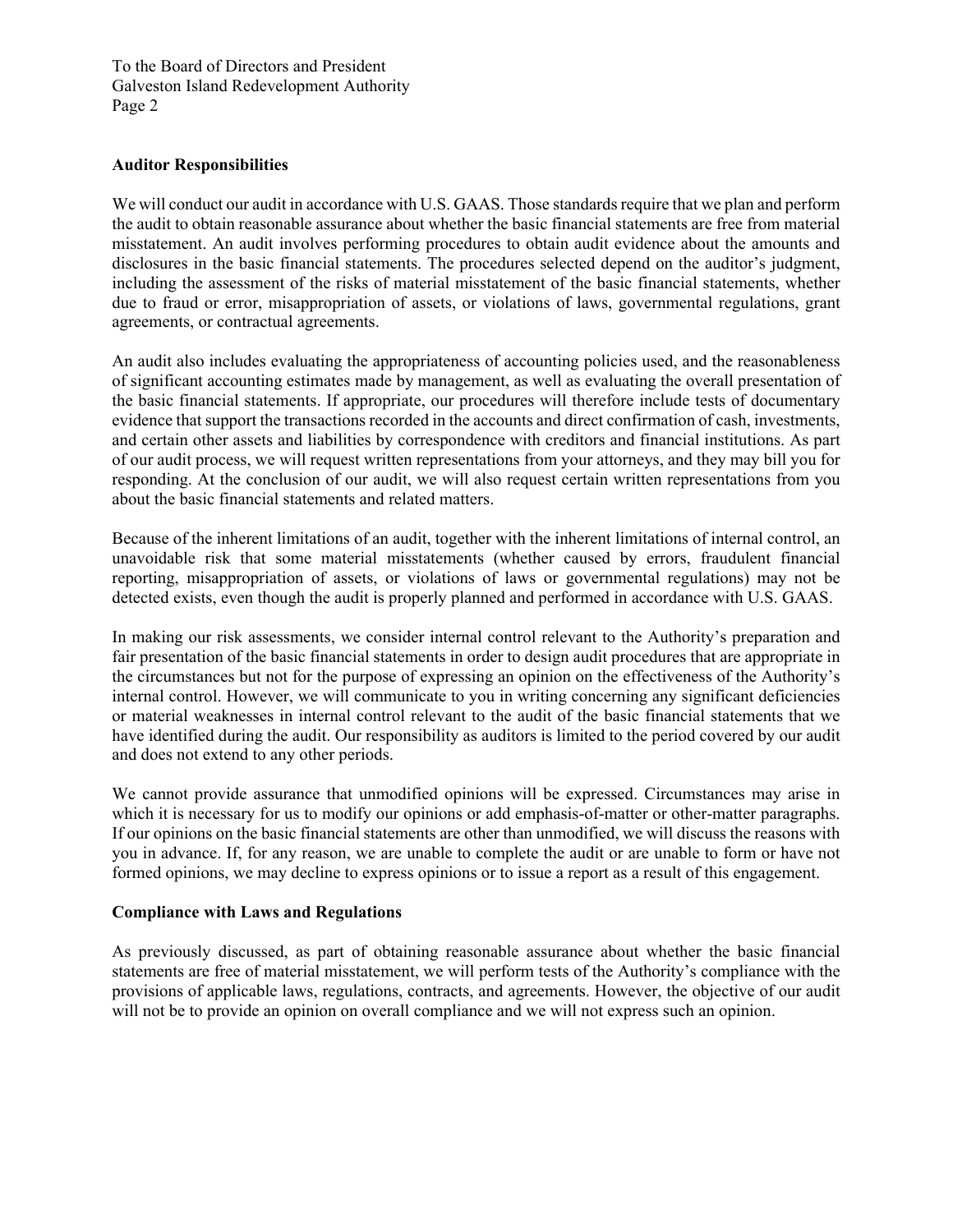## **Management Responsibilities**

Our audit will be conducted on the basis that management and those charged with governance acknowledge and understand that they have responsibility:

- a. For the preparation and fair presentation of the basic financial statements in accordance with accounting principles generally accepted in the United States of America;
- b. For the design, implementation, and maintenance of internal control relevant to the preparation and fair presentation of basic financial statements that are free from material misstatement, whether due to error, fraudulent financial reporting, misappropriation of assets, or violations of laws, governmental regulations, grant agreements, or contractual agreements; and
- c. To provide us with:
	- i. Access to all information of which management is aware that is relevant to the preparation and fair presentation of the basic financial statements such as records, documentation, and other matters;
	- ii. Additional information that we may request from management for the purpose of the audit; and
	- iii. Unrestricted access to persons within the Authority from whom we determine it necessary to obtain audit evidence.
- d. For including the auditor's report in any document containing basic financial statements that indicates that such basic financial statements have been audited by the Authority's auditor;
- e. For identifying and ensuring that the Authority complies with the laws and regulations applicable to its activities;
- f. For adjusting the basic financial statements to correct material misstatements and confirming to us in the management representation letter that the effects of any uncorrected misstatements aggregated by us during the current engagement and pertaining to the current year period(s) under audit are immaterial, both individually and in the aggregate, to the basic financial statements as a whole; and
- g. For acceptance of nonattest services, including identifying the proper party to oversee nonattest work;
- h. For maintaining adequate records, selecting and applying accounting principles, and safeguarding assets;
- i. For informing us of any known or suspected fraud affecting the Authority involving management, employees with significant role in internal control and others where fraud could have a material effect on the financials; and
- j. For the accuracy and completeness of all information provided.

With regard to the supplementary information referred to above, you acknowledge and understand your responsibility: (a) for the preparation of the supplementary information in accordance with the applicable criteria; (b) to provide us with the appropriate written representations regarding supplementary information; (c) to include our report on the supplementary information in any document that contains the supplementary information and that indicates that we have reported on such supplementary information; and (d) to present the supplementary information with the audited basic financial statements, or if the supplementary information will not be presented with the audited basic financial statements, to make the audited basic financial statements readily available to the intended users of the supplementary information no later than the date of issuance by you of the supplementary information and our report thereon.

As part of our audit process, we will request from management and those charged with governance, written confirmation concerning representations made to us in connection with the audit.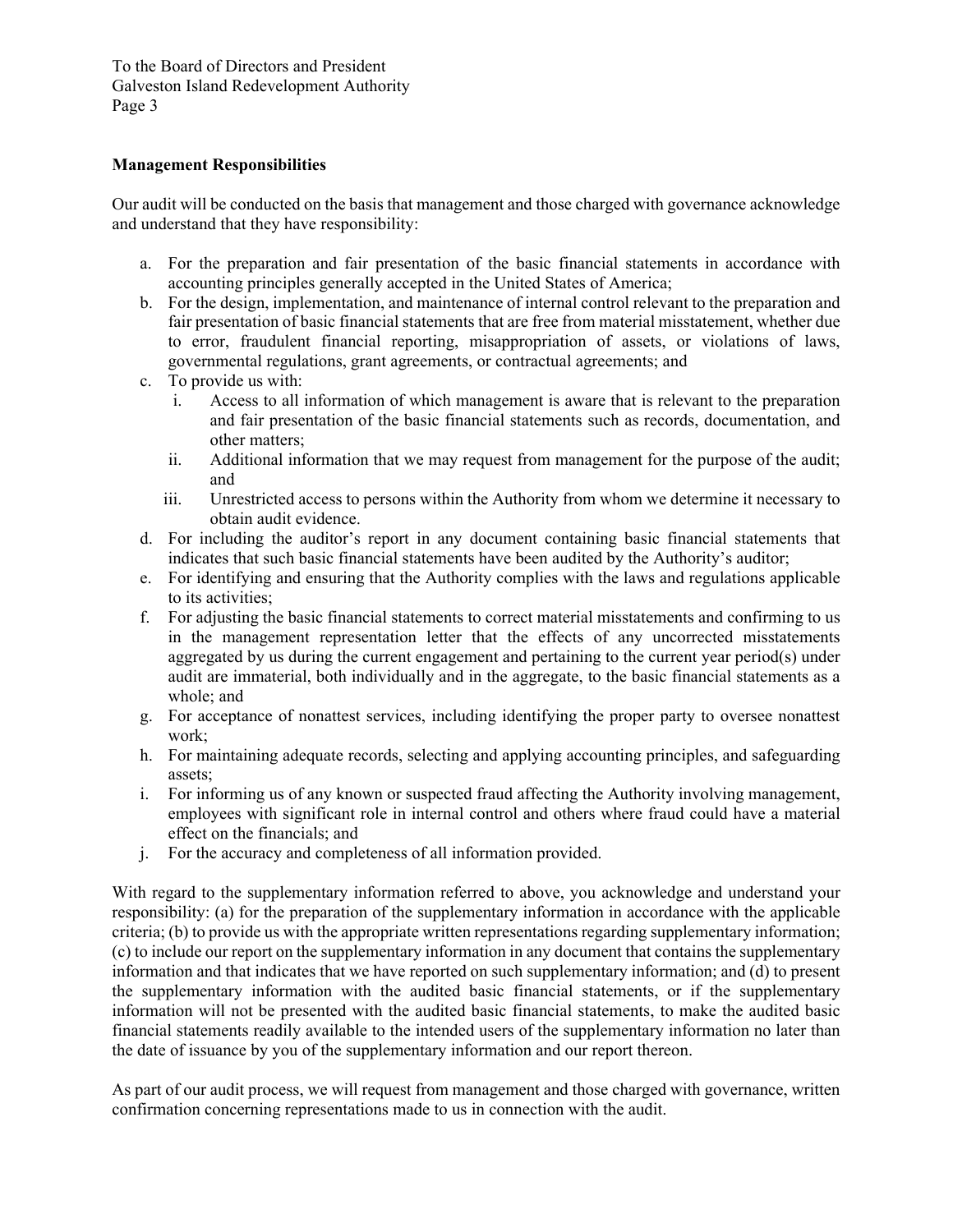We will not assume management responsibilities on behalf of the Authority. However, we will provide advice and recommendations to assist management of the Authority in performing its responsibilities.

With respect to any nonattest services we perform, the Authority's management is responsible for (a) making all management decisions and performing all management functions; (b) assigning a competent individual to oversee the services; (c) evaluating the adequacy of the services performed; (d) evaluating and accepting responsibility for the results of the services performed; and (e) establishing and maintaining internal controls, including monitoring ongoing activities. Nonattest services include the drafting the financial statements based on the Authority's trial balance and assistance with government-wide journal entries.

# **Reporting**

We will issue a written report upon completion of our audit of the Authority's basic financial statements. Our report will be addressed to the governing body of the Authority. We cannot provide assurance that unmodified opinions will be expressed. Circumstances may arise in which it is necessary for us to modify our opinions, add an emphasis-of-matter or other-matter paragraph(s), or withdraw from the engagement.

#### **Other**

We understand that your employees will prepare all confirmations we request and will locate any documents or support for any other transactions we select for testing.

If you intend to publish or otherwise reproduce the basic financial statements and make reference to our firm, you agree to provide us with printers' proofs or masters for our review and approval before printing. You also agree to provide us with a copy of the final reproduced material for our approval before it is distributed.

Regarding the electronic dissemination of audited financial statements, including financial statements published electronically on your Internet website, you understand that electronic sites are a means to distribute information and, therefore, we are not required to read the information contained in these sites or to consider the consistency of other information in the electronic site with the original document.

The Authority may wish to include our report on these financial statements in an exempt offering document. The Authority agrees that the aforementioned auditor's report, or reference to our Firm, will not be included in such offering document without prior permission or consent. Any agreement to perform work in connection with an exempt offering document, including an agreement to provide permission or consent, will be a separate engagement letter. For exempt offerings for which we are not involved, you will clearly indicate that we were not involved with the contents of such offering document and a disclosure as shown below will be included in the exempt offering:

"Whitley Penn, our independent auditor, has not been engaged to perform and has not performed, since the date of its report included herein, any procedures on the financial statements addressed in that report. Whitley Penn also has not performed any procedures relating to this offering document."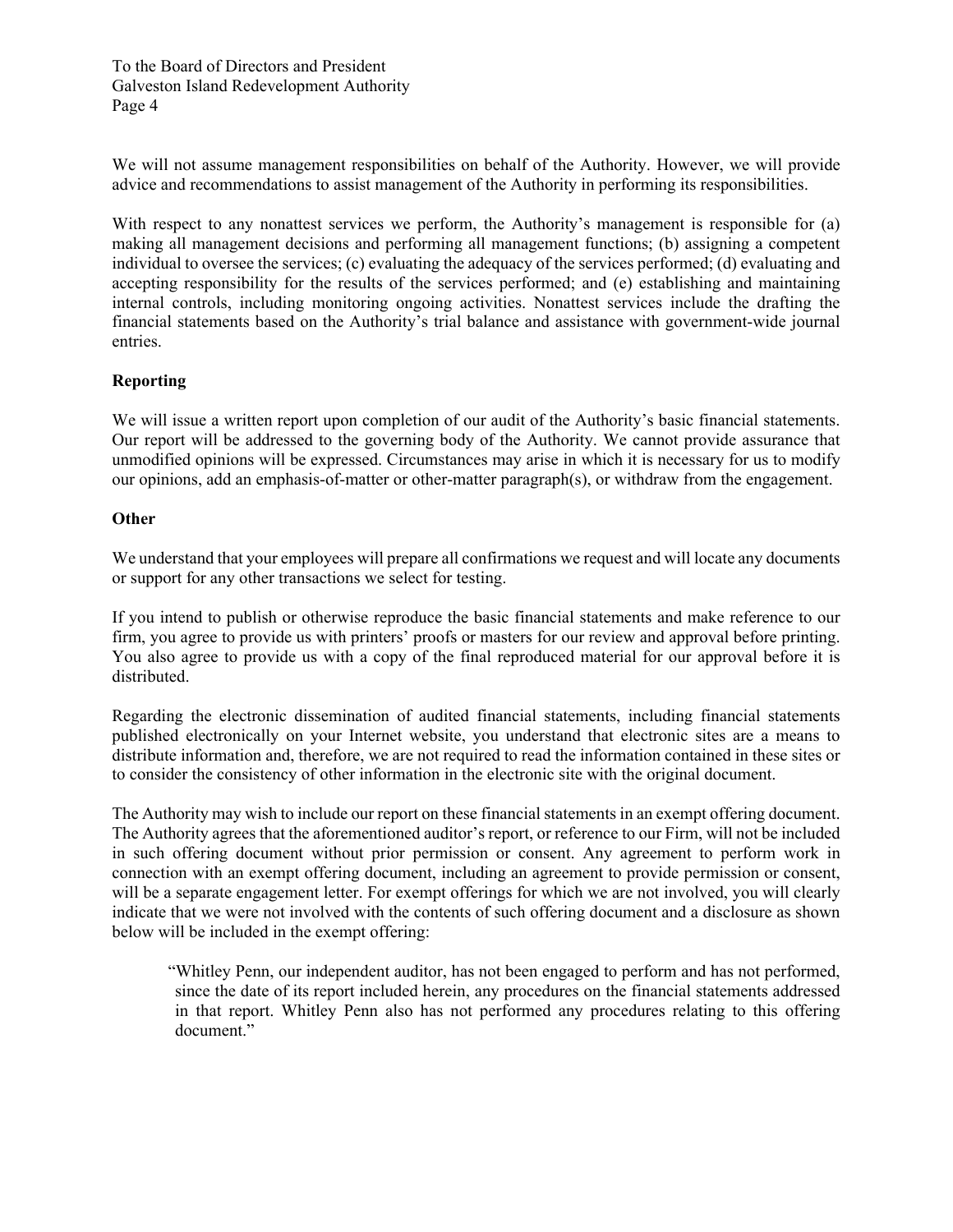### **Provisions of Engagement Administration, Timing and Fees**

During the course of the engagement, we may communicate with you or your personnel via fax or e-mail, and you should be aware that communication in those mediums contains a risk of misdirected or intercepted communications.

The timing of our audit will be scheduled for performance and completion as follows:

| Perform audit procedures    | January – February 2021 |
|-----------------------------|-------------------------|
| Mail / E-mail confirmations | January – February 2021 |
| Issue audit report          | March 2021              |

We anticipate meeting these deadlines barring any delays.

Christopher Breaux, CPA is the engagement partner for the audit services specified in this letter. His responsibilities include supervising Whitley Penn LLP's services performed as part of this engagement and signing or authorizing another qualified firm representative to sign the audit report.

Our fee for the audit services will be based on the amount of time required and the difficulty of the work involved which we estimate to be \$15,850. The fee estimate for the audit is based on anticipated cooperation from the Authority's personnel and the assumption that unexpected circumstances will not be encountered during the audit. If significant additional time is necessary, we will keep you informed of any problems we encounter and our fees will be adjusted accordingly.

Our invoices for these fees will be rendered each month as work progresses and are payable on presentation and payment is due in Tarrant County. You agree to pay reasonable attorney fees and collection costs incurred relating to collection of fees for services performed under the terms of this engagement. In accordance with Whitley Penn, LLP policy, work may be suspended if your account becomes 30 days or more past due and will not resume until your account is paid in full. In addition, invoices not paid in full by the last day of the month will be assessed interest at a rate of one percent per month. If we elect to terminate our services for nonpayment, our engagement will be deemed to have been complete even if we have not issued our report. You will be obligated to compensate us for all time expended and to reimburse us for all out-of-pocket expenditures through the date of termination. Our final auditors' report will be released upon final payment of any outstanding invoices.

You may request that we perform additional services not addressed in this engagement letter. If this occurs, we will communicate with you concerning the scope of the additional services and the estimated fees. We also may issue a separate engagement letter covering the additional services. In the absence of any other written communication from us documenting such additional services, our services will continue to be governed by the terms of this engagement letter.

We would like to make the following comments regarding the fee estimates:

1) Our fee estimates have not considered the effects of any changes to auditing standards and accounting principles, which may be promulgated by the AICPA, Congress, or any other regulatory body in the future and are unknown to us at this time. If significant additional time is necessary resulting in increased fees, we will endeavor to notify you of any such circumstances as they are assessed.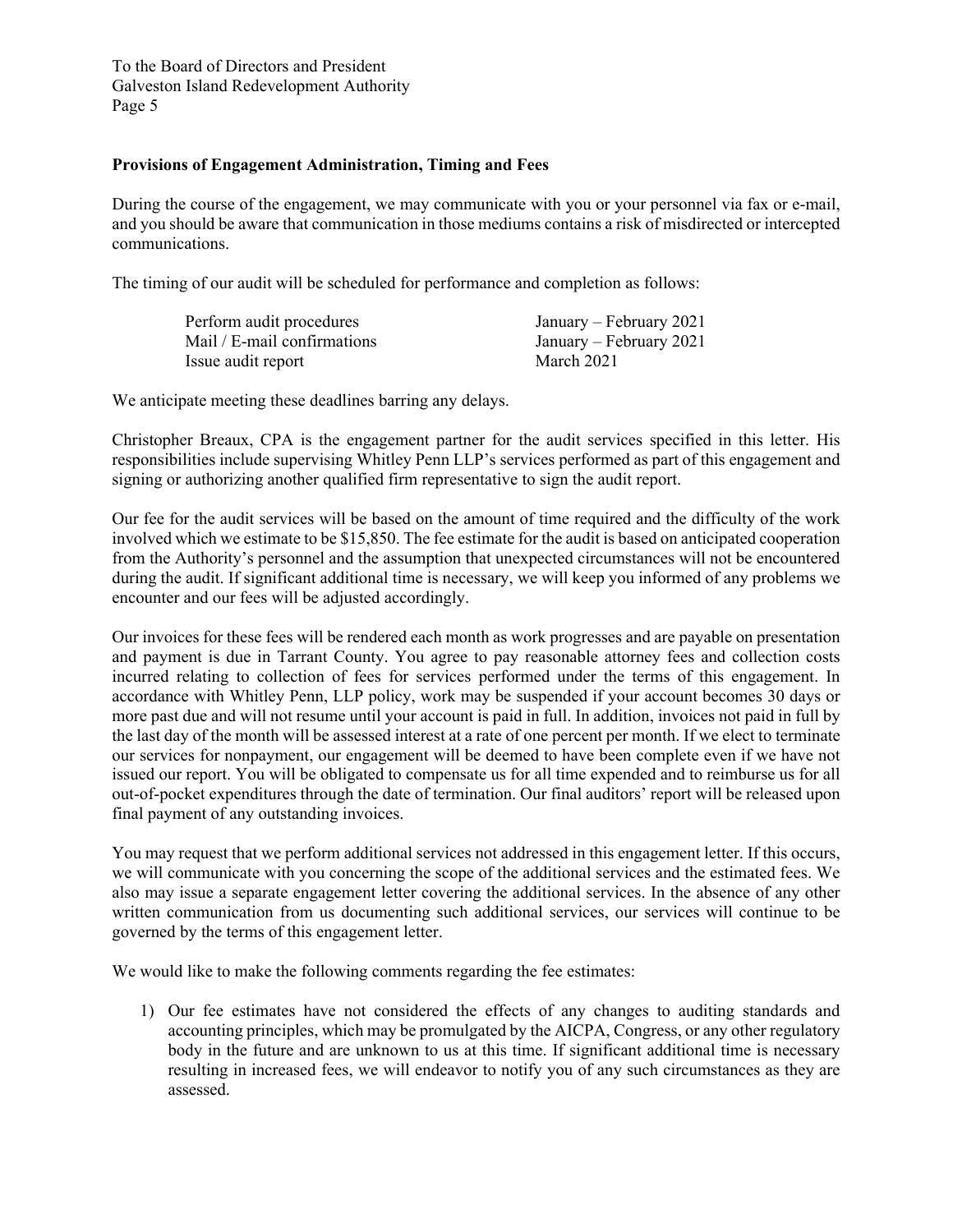- 2) The Authority's personnel is responsible for the preparation of all items requested in the Prepared by Client ("PBC") listing and received by the date requested. Any delays caused by not preparing the items when requested may result in additional fees, as well as the possibility of postponing our fieldwork. The PBC listing will be provided to you during the planning process of the engagement.
- 3) Time incurred for audit adjustments identified during our audit and the related additional testing required has not been considered in our fee estimates. Prior to performing any additional testing, we will notify you of the exceptions and obtain approval for any additional fees which may be incurred.
- 4) Our fee estimates are based on all general ledger sub ledgers being reconciled to the general ledger balance and any adjustment necessary should be recorded to the general ledger prior to our fieldwork start date.

The ethics of our profession prohibit the rendering of professional services where the fee for such services is contingent, or has the appearance of being contingent, upon the results of such services. Accordingly, it is important that our bills be paid promptly when received. If a situation arises in which it may appear that our independence would be questioned because of significant unpaid bills, we may be prohibited from issuing our auditors' report.

In the unlikely event that differences concerning our services or fees should arise that are not resolved by mutual agreement, to facilitate judicial resolution and save time and expense of both parties, the Authority and Whitley Penn, LLP agree not to demand a trial by jury in any action, proceeding or counterclaim arising out of or relating to our services and fees for this engagement. Any controversy, dispute, or questions arising out of or in connection with this agreement or our engagement shall be determined by arbitration conducted in accordance with the rules of the American Arbitration Association, and any decision rendered by the American Arbitration Association shall be binding on both parties to this agreement. The costs of any arbitration shall be borne equally by the parties. Any and all claims in arbitration relating to or arising out of this contract/agreement shall be governed by the laws of the State of Texas and to the extent any issue regarding the arbitration is submitted to a court, including the appointment of arbitrators or confirmation of an award, the District courts in Tarrant County shall have exclusive jurisdiction. Any action arising out of this agreement or the services provided shall be initiated within two years of the service provided.

This letter replaces and supersedes any previous proposals, correspondence and understanding, whether written or oral. The agreements contained in this engagement letter shall survive the completion or termination of this engagement.

To ensure that Whitley Penn, LLP's independence is not impaired under the AICPA Code of Professional Conduct, you agree to inform the engagement partner before entering into any substantive employment discussions with any of our personnel.

# **Other Matters**

During the course of the engagement, we may communicate with you or your personnel via fax or e-mail, and you should be aware that communication in those mediums contains a risk of misdirected or intercepted communications.

In the course of our services, our firm may transmit confidential information that you provided us to third parties in order to facilitate our services. As applicable, we require confidentiality agreements with all our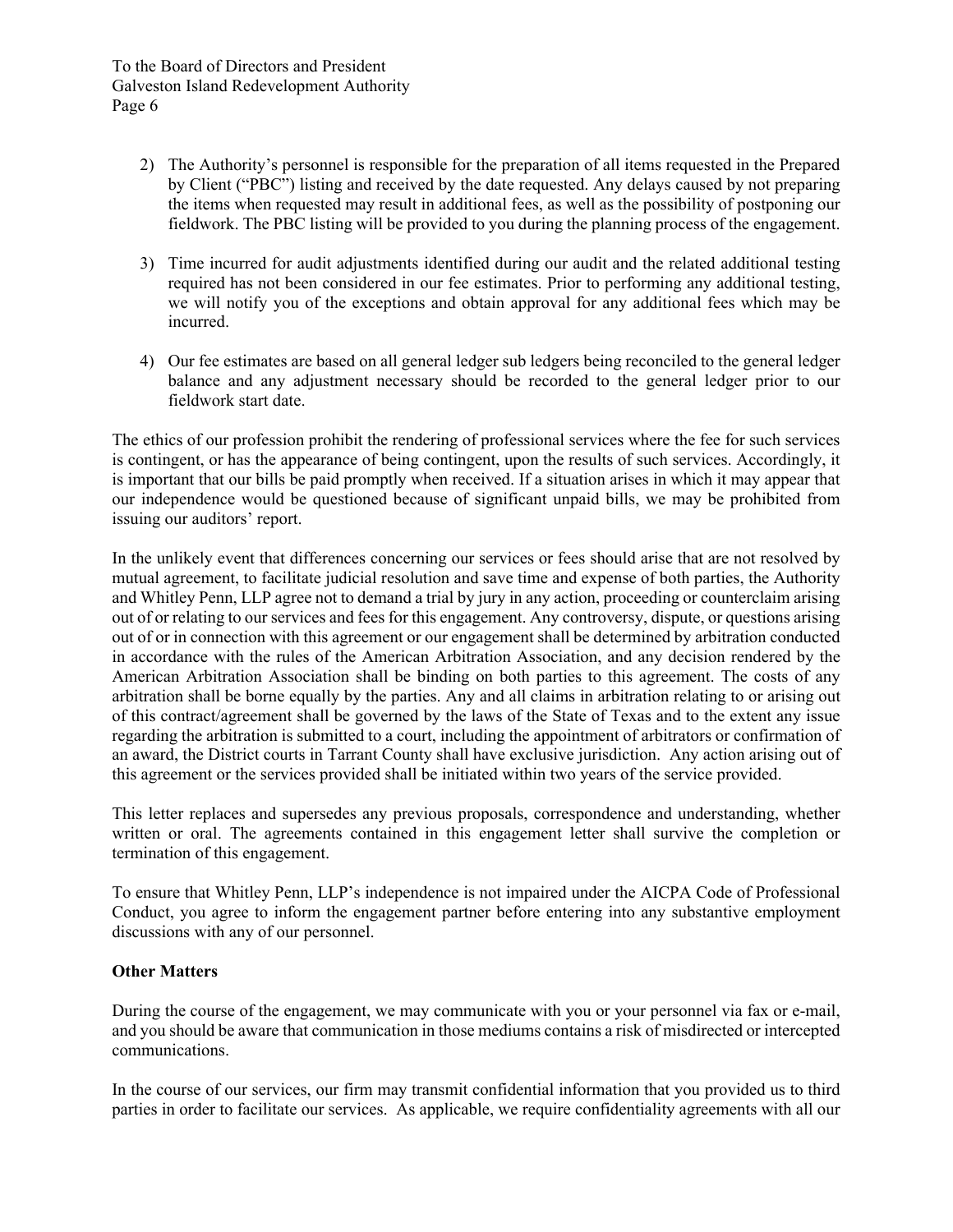service providers to maintain the confidentiality of your information and additionally the firm will take reasonable precautions to determine that our service providers have the appropriate procedures in place to prevent the unauthorized release of confidential information to others. We will remain ultimately responsible for the work provided by any third-party service providers used under this agreement. By your signature below, you consent to having confidential information transmitted to entities outside the firm. Please feel free to inquire if you would like additional information regarding the transmission of confidential information to entities outside the firm.

The audit documentation for this engagement is the property of Whitley Penn, LLP and constitutes confidential information. However, we may be requested to make certain audit documentation available to your pass-through regulatory entity and federal agencies and the U.S. Government Accountability Office pursuant to authority given to it by law or regulation, or to peer reviewers. If requested, access to such audit documentation will be provided under the supervision Whitley Penn, LLP's personnel. Furthermore, upon request, we may provide copies of selected audit documentation to these agencies and regulators. The regulators and agencies may intend, or decide, to distribute the copies of information contained therein to others, including other governmental agencies.

Further, we will be available during the year to consult with you on financial management and accounting matters of a routine nature.

During the course of the audit, we may observe opportunities for economy in, or improved controls over, your operations. We will bring such matters to the attention of the appropriate level of management, either orally or in writing.

We agree to retain our audit documentation or work papers for a period of at least five years from the date of our report.

You agree to inform us of facts that may affect the financial statements of which you may become aware during the period from the date of the auditor's report to the date the financial statements are issued.

At the conclusion of our audit engagement, we will communicate to those charged with governance the following significant findings from the audit:

- Our view about the qualitative aspects of the Authority's significant accounting practices;
- Significant difficulties, if any, encountered during the audit;
- Uncorrected misstatements, other than those we believe are trivial, if any;
- Disagreements with management, if any;
- Other findings or issues, if any, arising from the audit that are, in our professional judgment, significant and relevant to those charged with governance regarding their oversight of the financial reporting process;
- Material, corrected misstatements that were brought to the attention of management as a result of our audit procedures;
- Representations we requested from management;
- Management's consultations with other accountants, if any; and
- Significant issues, if any, arising from the audit that were discussed, or the subject of correspondence, with management.